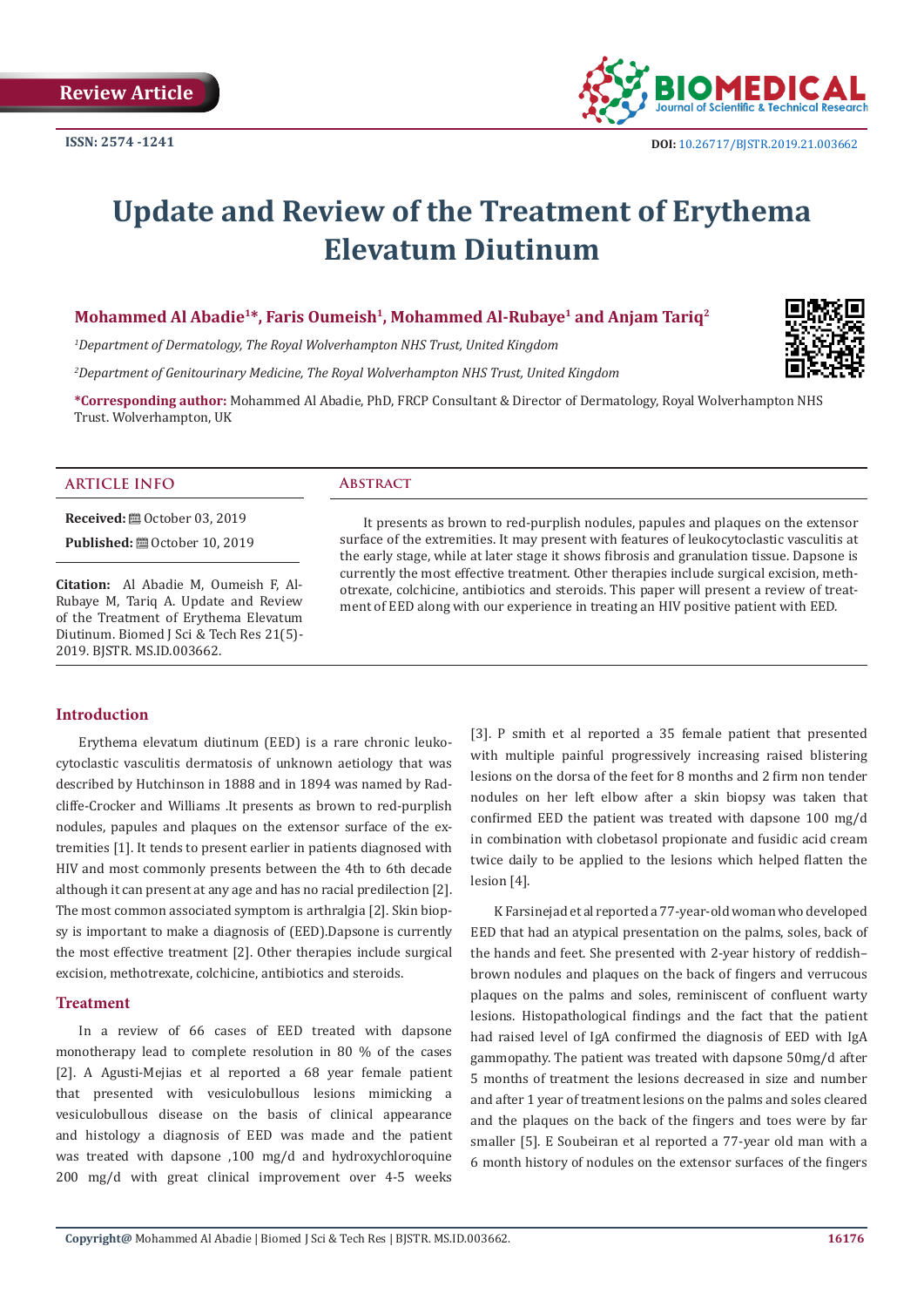and elbows and later on developed erythematous nodules on the right thigh. Histology and clinical findings confirmed the diagnosis of EED. Treatment with steroids was initiated but there was no improvement, later on dapsone therapy at high doses failed to bring any improvement so therapy was discontinued after 6 months so the last resort was to excise some of the nodules and use a splitskin graft.

The lack of response to treatment with dapsone and steroids could be explained by the advanced stage of the disease and significant fibrosis in the nodules [6]. In our experience we treated an HIV positive patient who had a biopsy proven Erythema Elevatum diutinum initially with Dapsone 50 mg od which lead to some improvement for 2 weeks but not change after. The dose was increased to 100 mg od after two months for next nine months. The lesions were gradually getting smaller with up to 50% improvement. Upon increasing the dose of Dapsone to 100/150 mg on alternate days it had a significant impact with 75% improvement (Figure 1), despite the fact that in HIV there is advanced fibrosis and most cases might not respond to dapsone. EED with oral ulceration was treated with a combination of colchicine 500 micrograms 3 times daily, dapsone 50 mg on alternate days and mycofenolate mofetil 1.5 g [7]. C Mahabir et al reported a 60-year-old African American with a 5 year history of multiple growing nodules on the elbow and metacarpophalangeal joints. He was unresponsive to multiple intralesional steroid injections, later on histopathology confirmed EED unfortunately due to the patient having a low level of G6PD and sulfa allergy he was not a candidate for dapsone, so the patient underwent multiple surgical excisions and healed with complications [8].



**Figure 1.**

G Raghurama Rao reported a 52 year old HIV positive female on ART (Zidovudine +Lamivudine+ Nevirapine) for seven years who developed multiple dusky red nodules and plaques over the feet, ankles ,soles, shins, knees, and elbows. Two biopsies were done, and histopathology confirmed EED. The patient initially was treated with dapsone 100mg/day, and after the first 2 weeks the majority of the lesions resolved. But dapsone had to be stopped because the patient developed a hypersensitivity reaction to dapsone. So, after 4 weeks Colchicine 0.5 mg twice daily was administered instead of dapsone. The response to colchicine was slow with regression being noted in smaller lesions, while larger lesions were still in the process of regression [9].

# **Histology Review**

Histologically EED could present variably depending on the evolutionary stage of the disease. It may present with features of leukocytoclastic vasculitis at the early stage (Figure 2) while at later stage it shows fibrosis and granulation tissue.



**Figure 2.**

# **Conclusion**

EED is a rare skin condition, were treatment found to be challenging. A review of all treatment given showed Dapsone to be more effective than other treatment options. The higher dose of Dapsone seems to have an impact on response. A possible combination of treatment in the future might give even better response, again the earlier the patient is treated seems to respond better.

## **References**

- 1. [Grabbe J, Haas N, Möller A, Henz BM \(2000\) Erythema elevatum](https://www.ncbi.nlm.nih.gov/pubmed/10951156) [diutinum--evidence for disease-dependent leucocyte alterations and](https://www.ncbi.nlm.nih.gov/pubmed/10951156) [response to dapsone. Br J Dermatol 143\(2\): 415-420.](https://www.ncbi.nlm.nih.gov/pubmed/10951156)
- 2. [Momen SE, Jorizzo J, Al Niaimi F \(2014\) Erythema elevatum diutinum:](https://www.ncbi.nlm.nih.gov/pubmed/25288365) [a review of presentation and treatment. J Eur Acad Dermatol Venereol](https://www.ncbi.nlm.nih.gov/pubmed/25288365) [28\(12\): 1594-1602.](https://www.ncbi.nlm.nih.gov/pubmed/25288365)
- 3. [Agusti Mejias A, Messeguer Badia F, Rodriguez M, Pérez A, Alegre V](https://www.ncbi.nlm.nih.gov/pubmed/22126877) [\(2011\) Erythema elevatum diutinum mimicking a vesiculobullous](https://www.ncbi.nlm.nih.gov/pubmed/22126877) [disease. Int J Dermatol 50\(9\): 1126-1128.](https://www.ncbi.nlm.nih.gov/pubmed/22126877)